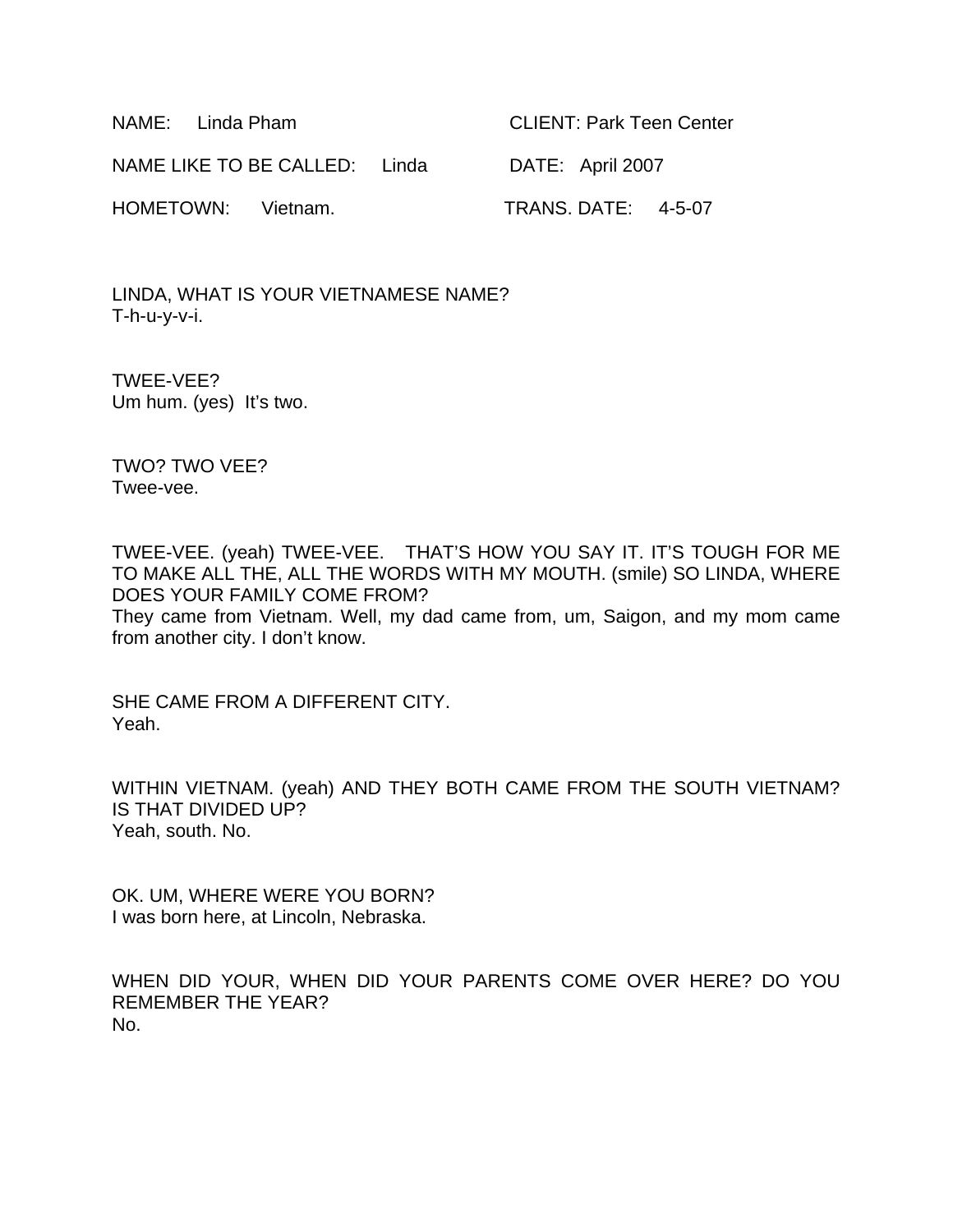DO YOU HAVE ANY SIBLINGS? ANY BROTHERS OR SISTERS? A little sister named Lisa.

SO YOU WERE BOTH BORN HERE. Yes.

UM, WHAT STORIES HAVE YOUR PARENTS TOLD YOU ABOUT THE CITIES THEY GREW UP IN?

They, well, my mom, she, she went out, she drop out of school when she was in sixth grade just to help her, um, her family and stuff so get money to buy food and stuff. So it was hard for her. And my dad, I don't really know. (smile)

HE DOESN'T TELL A WHOLE LOT OF STORIES ABOUT… No.

UM, DOES HE EVER SAY THE TOWN, LIKE HOW BIG WERE THESE TOWNS? Well, where he live was a big town. Where my mom live is just a little town.

LITTLE VILLAGE? Yeah, a little village.

UM, WHAT DID THEY TELL YOU ABOUT THE HOUSES THAT THEY GREW UP IN? Well, I have been to Vietnam and I've seen where my mom lived. It was like straw house, straw house, yeah, wood. And…

AND SO WOOD SIDES (yeah) AND STRAW… Yeah, wood side and a straw top.

OK. Yeah. And…

WAS IT, WAS IT DIVIDED UP INTO ROOMS OR WAS IT JUST A BIG, OPEN SPACE? It was divided into rooms.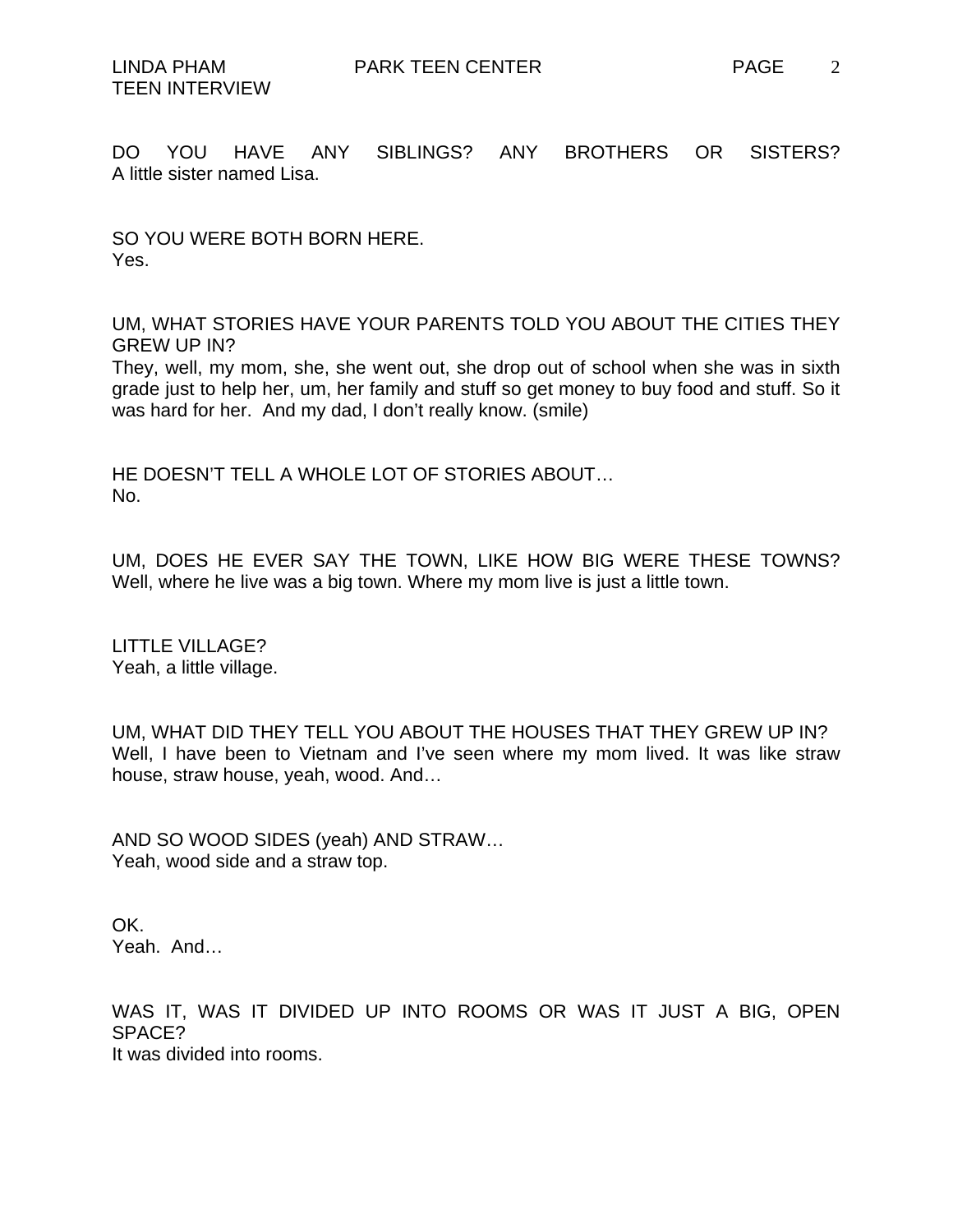# OK. UM, WHAT ABOUT YOUR DADS? My dad? I don't know about his. (smile)

NOW HE GREW UP IN A BIGGER CITY, RIGHT? Yeah, a bigger city.

OK. UM, HOW MANY TIMES HAVE YOU BEEN BACK? Two times.

TWO TIMES. WHEN? When I was six, and when I was 12.

WHAT DID YOU DO WHEN YOU WERE BACK, WHEN YOU WERE SIX? Uh, when I was six…

### DO YOU REMEMBER?

Well, yeah. Um, I went to my mom's side of the family and stay there for a while. Um, I don't think I remember that much. (smile) All I remember, I was going to my mom's side of the family at that time.

#### UM, WHAT RELATIVES WERE THERE?

Um, my mom has (pause) five sisters and brothers. Um, I think it was three sisters and two brothers. And (Pause) well my grandpa and grandma then live in separate homes for some reason, I don't know. Yeah. (smile)

#### THEY HAVE SEPARATE HOUSES?

Yeah, it was like on two sides. Like, yeah, across from each other. And then my aunts and uncles live right beside them. And then my aunt have a shop right next to my grandma's house, and then there is like other two houses where my aunt, aunt and uncle lives. Because that whole place right there that my grandpa owns it.

OH. (yeah) SO ARE MOST OF THE PEOPLE IN THAT TOWN PART OF YOUR FAMILY? Yeah.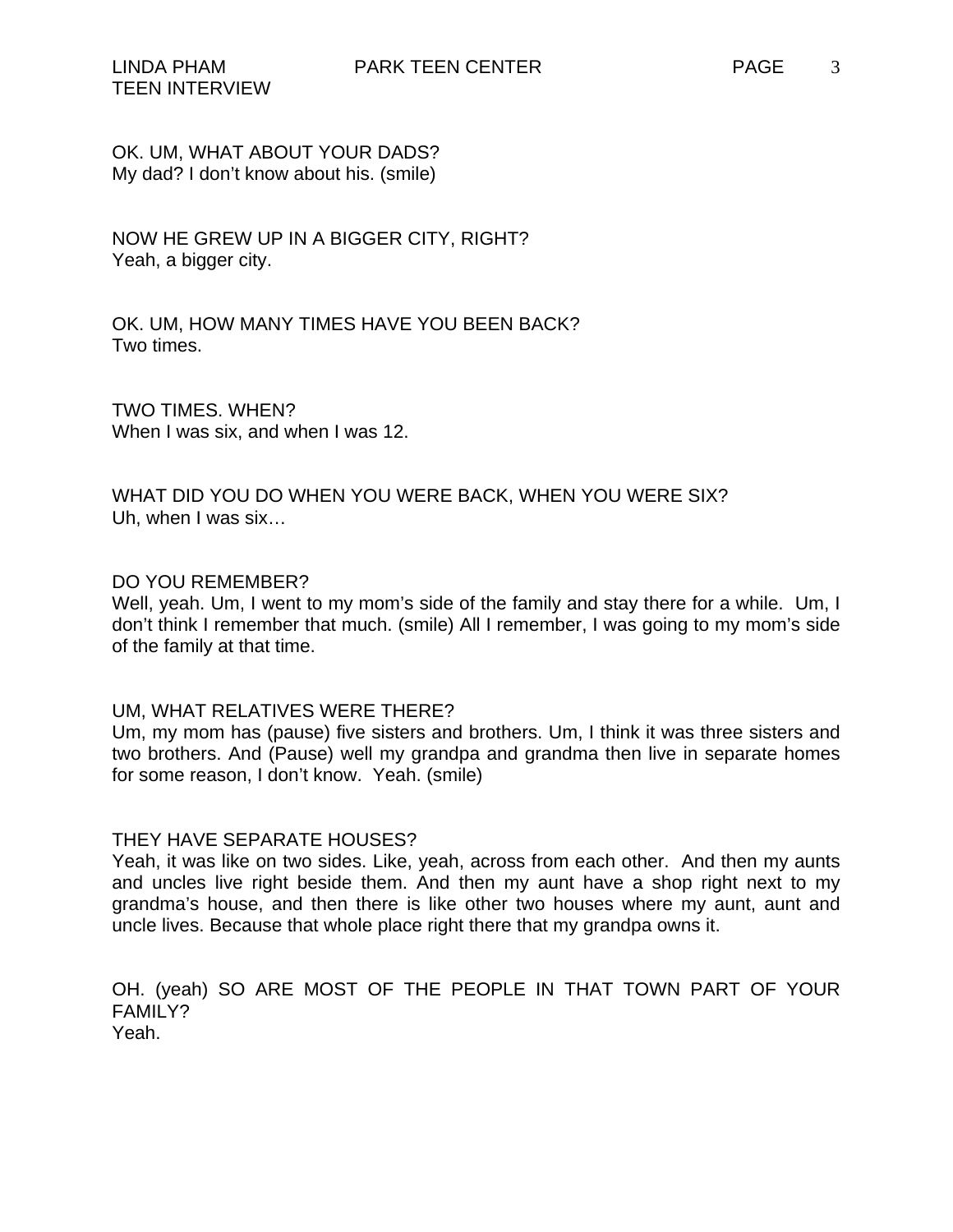SO YOU HAVE LOTS OF, DID YOU HAVE LOTS OF COUSINS? Yeah, a lot of them. (smile)

A LOTA COUSINS? Yeah. (smile)

SO WHEN YOU WERE SIX, DO YOU REMEMBER HANGING OUT WITH YOUR COUSINS?

Uh, yeah. (smile) Um, my grandpa have a big garden at the back. And fish pond and stuff. I remember going back there and eating mangos and stuff. (smile)

EATING MANGOS? Yeah, they were good. (laugh) (LAUGH)

SO WHEN YOU PLAYED WITH YOUR COUSINS, WHAT TYPE OF GAMES DID YOU PLAY? I don't remember, really. I don't remember.

NO. YOU JUST REALLY HUNG OUT WITH THEM. Yeah. (smile)

UM, WHEN YOU BACK WHEN YOU WERE 12, WHAT DO YOU REMEMBER ABOUT THAT?

Well, that time my mom built a new house for my grandpa. It was, it wasn't a straw house and wood and stuff anymore. It was like tile and tile floor and cement walls. But then it was still different from American homes because there weren't any doors for that. At night there would be a metal door on the front and closed. Because in the day they would just leave their door open like that. Yeah. They wouldn't think there would be robbers going in there and steal stuff.

BUT THERE WASN'T? Hum um. (no)

THAT'S KINDA NICE. I know. (smile)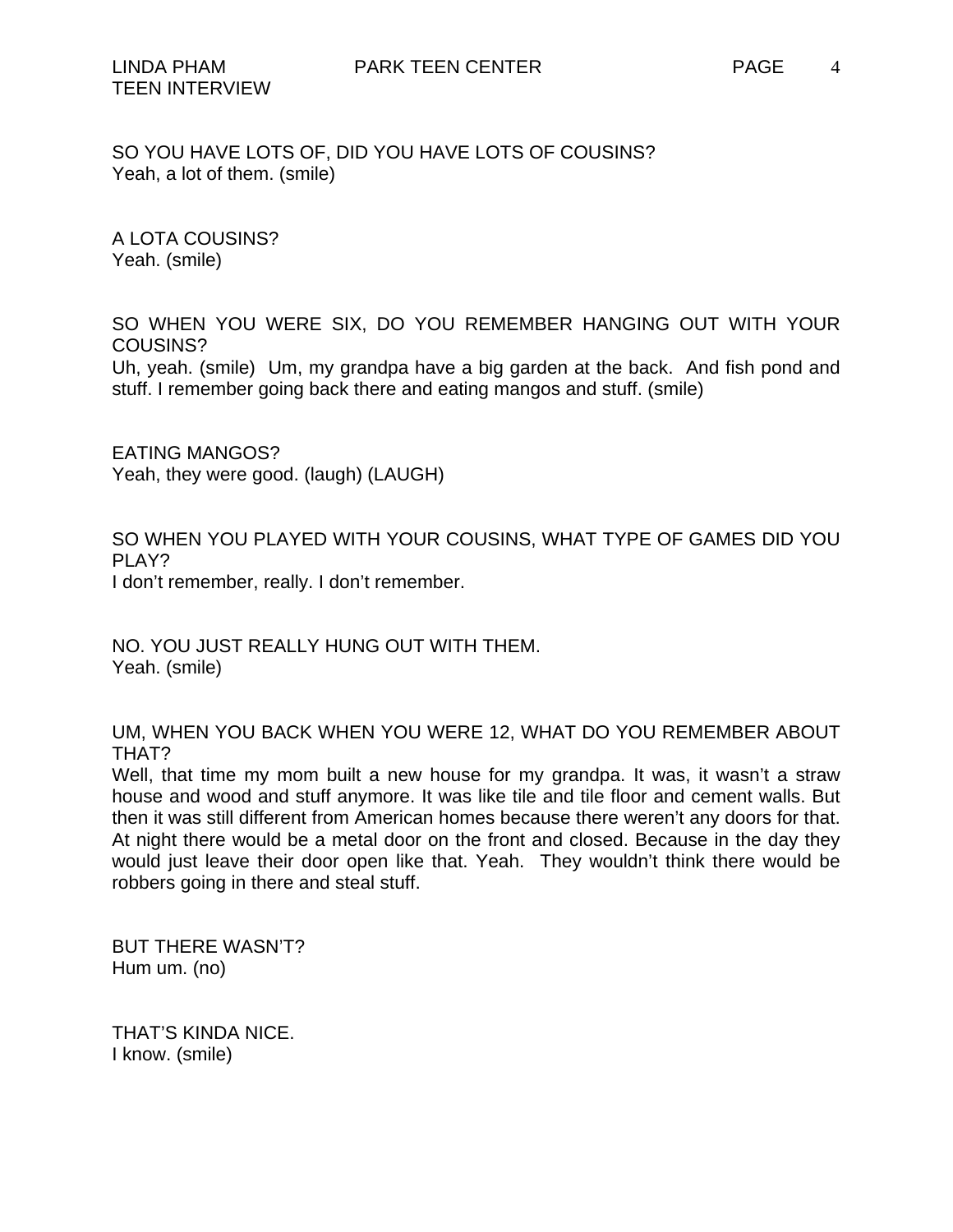HOW WAS HIS SECOND HOUSE DIFFERENT FROM HIS FIRST, FIRST HOUSE? WHAT FLOORS DID HE HAVE IN THE FIRST HOUSE? The first house, it was dirt. It was, it wasn't any wood. It was just dirt.

JUST DIRT FLOORS. Yeah.

AND THE SECOND HOUSE, HE HAD TILES. Tiles, yeah.

OK. UH, DID, UH, DID YOUR GRANDMA LIVE WITH HIM IN THAT HOUSE? No. My grandma stay in the old house with like a straw and wood. She doesn't real like the new kind of home. She's like used to the old kinds. Yeah.

DO YOUR GRANDPARENTS GET ALONG? They don't talk. I've never seen them talk before. OH. SO MAYBE THAT'S WHY THEY… I guess. (smile)

THEY MIGHT NOT. OK. I DIDN'T KNOW IF IT WAS LIKE TRADITION OR WHAT, BUT… I don't think so.

OK. WHAT WAS THE, WHAT WAS THE MAIN MEANS OF TRANSPORTATION. IF YOU WANTED TO GET AROUND IN, IN, UM...

It was kinda like motorcycle. Yeah, it was like motorcycle. And then if you go to like another city, you would ride, you will rent a van and go there.

SO HOW WAS IT, HOW WAS IT DIFFERENT THAN AMERICA?

Well, in the big cities, in Vietnam, they will have like one traffic light for a big, huge street. It was really crowded and I was really scared. I would bump into people and stuff. And yeah.

SO NOT VERY MANY TRAFFIC LIGHTS. Yeah, there was like only one for one big open street.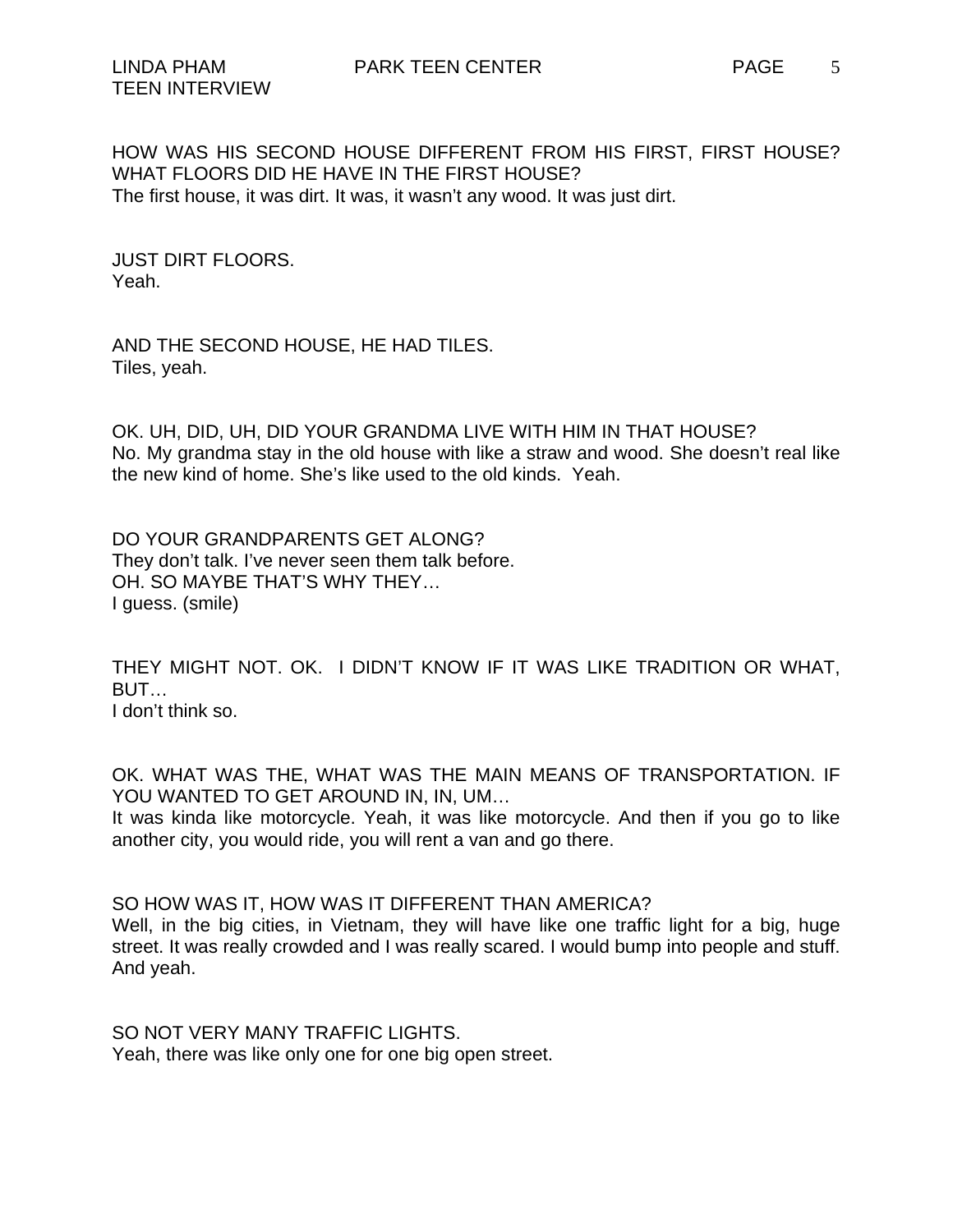HOW DID THEY KNOW WHO WENT FIRST?

I don't know. They just go. (smile) And you just blow the horn and tell them to move and just go.

THAT WOULD BE, THAT WOULD BE SCARY. I know. (smile)

I WOULD BE VERY NERVOUS. I DON'T LIKE CAR ACCIDENTS. WHAT ELSE WAS DIFFERENT?

Um, they don't have really many cars. And there would be trash everywhere. They would just throw trash everywhere and stuff. So it's really dirty there.

THE CITIES? The cities.

WAS THE COUNTRY DIRTY WHEN YOU WENT TO YOUR MOM'S FAMILY? Yeah, it was dirty too. The ponds were all dirty with garbage and stuff. Garbage be floating in the ponds. So yeah.

YEAH. UM, WHAT ELSE WAS DIFFERENT? What else? Um, (pause) nothing else was different I guess.

EVERYTHING ELSE WAS THE SAME AS AMERICA. Um, (smile) no, (pause) I guess, I don't know. (smile)

NO, THAT'S OK. UM, WHEN YOUR PARENTS TELL YOU ABOUT WHY, WHEN YOUR PARENTS TELL YOU ABOUT VIETNAM, IS IT MAINLY POSITIVE OR NEGATIVE STORIES THAT THEY TELL YOU? Mostly negative.

MOSTLY NEGATIVE. Um hum.

WHAT ARE SOME OF THE NEGATIVE THINGS THEY TELL YOU? Um, that my mom had to drop out of school and help her mom sell stuff and, yeah. And she didn't really like school because of like the hitting and stuff there. And then her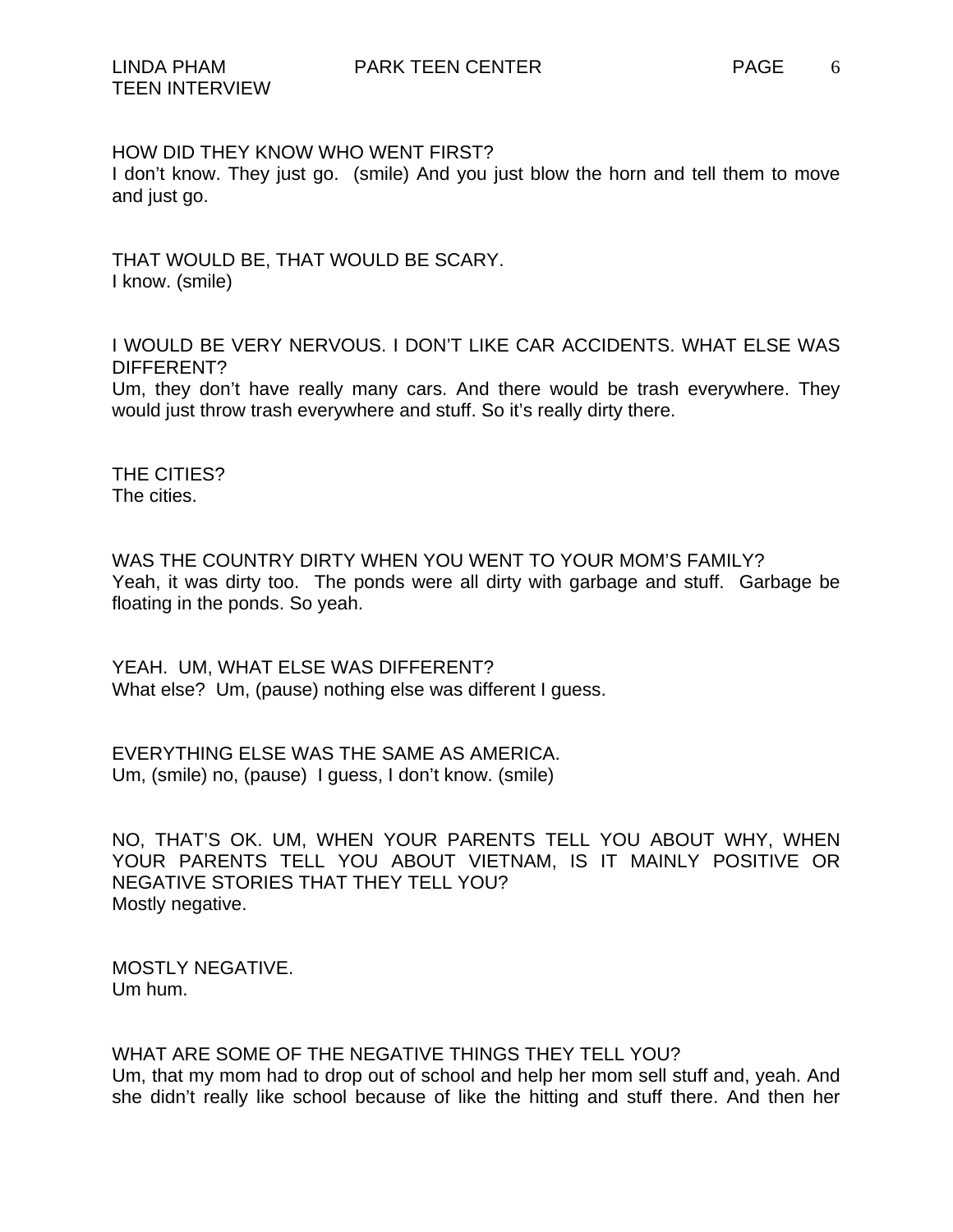parents would be really strict. Wouldn't let her go out and have fun, like here. So she was really strict. Even to me she's really strict too. Only like in the weekend she will let me play the movies, only like once. Not like in to other places too. And (pause) that's about it.

YEAH? Yeah.

SO IT WAS JUST REALLY STRICT STRUCTURE. (yeah, strict) UM, WHAT, WHAT POSITIVE THINGS DO THEY TELL YOU? Positive? Um, (pause) I don't know. (smile) Nothing. I don't know.

THEY DON'T TELL YOU ANYTHING REALLY POSITIVE ABOUT VIETNAM. Yeah.

THEY DON'T EVER SAY "YOU KNOW, WHEN I WAS IN VIETNAM I REALLY LIKED THIS…" AND THEN TELL YOU WHAT THEY REALLY LIKED.

OK, yeah. Here they don't have that many fruits, like mangos and stuff. Only like only sometimes in, like in the summer they'll have mangos. Not in winter. So they don't have many fruits. So when my mom was in Vietnam she ate a lot of fruits and stuff. And when it was Chinese New Year it was when my friend, my family at Nam, my mom's side of the family, would get, will like get together and eat one huge family dinner. But here just a small family dinner I guess. And, and she will remember like, like if you, yeah, and Chinese New Year they will have like new clothes at Chinese… That's like the only time they get new clothes at, so yeah. That.

DO THEY DO THAT HERE? (PAUSE) NO, NOT AS MUCH. Not as much. (YEAH)

AND SO WHEN YOU TALK TO THEM AND THEY DAY "YOU KNOW WHAT, I REALLY DIDN'T LIKE THAT ABOUT VIETNAM", ARE THERE OTHER THINGS THAT THEY DO THAT ABOUT?

(pause) Well, my mom hate the north Vietnam.

NORTH VIETNAM.

Yeah. Because they, my mom say the north Vietnam won the war because south Vietnam won their freedom.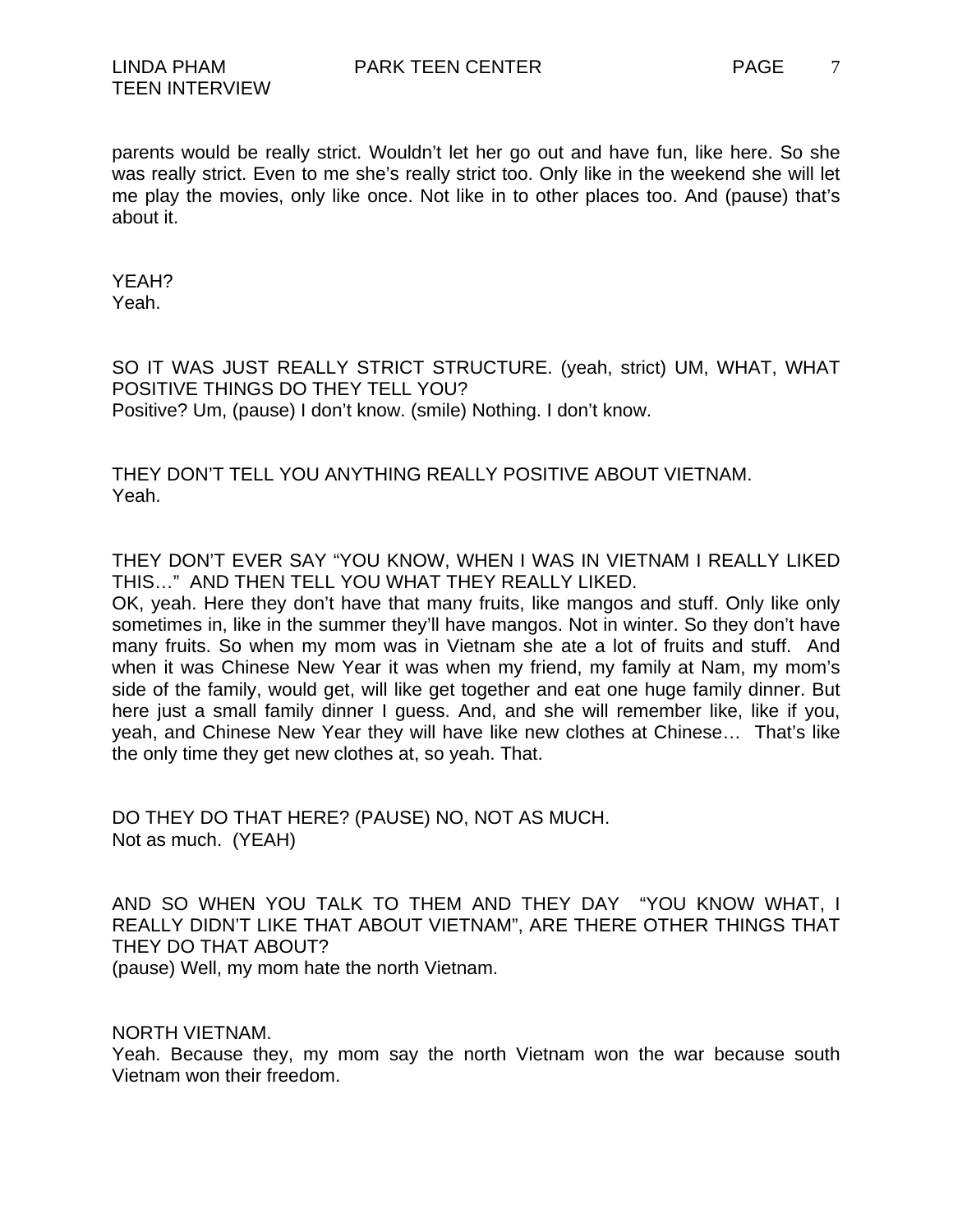AND THEN SO THERE IS STILL KIND OF CONTENTION OR… Yeah. They have two different flags. (YEAH) Yeah.

AND SO YOUR MOM DOESN'T LIKE THAT. DOES YOUR DAD TELL YOU ANY GOOD THINGS OR BAD THINGS ABOUT WHAT HE LIKED OR DIDN'T LIKE IN VIETNAM? No.

NO. (smile) Nothing.

UM, WHAT DO THEY TELL YOU ABOUT WHY THEY DECIDED TO COME TO AMERICA? Well, (pause) my grandma want my mom to come here to like get a job and send her money. Like it would be an easier life over there in Vietnam for her. I think.

SO YOUR GRANDMA ACTUALLY SENT YOUR MOM HERE. Sent my mom here with my uncle.

TO MAKE MORE MONEY. Make more money to send over there.

OH. (yeah) TO MAKE IT EASIER FOR THE FAMILY. Um hum. (yes)

WHAT DOES YOUR MOM SAY ABOUT THIS? Well, she didn't say anything to my grandma. She didn't say that she didn't want or did want to go. She just had to do it.

SHE DIDN'T HAVE A CHOICE. WOW. I don't think so.

THAT COULD BE HARD.

Yeah. Because my, she, my mom have a younger brother, but then my grandma really loves him and she think he was too young. And then my, and then her other brother and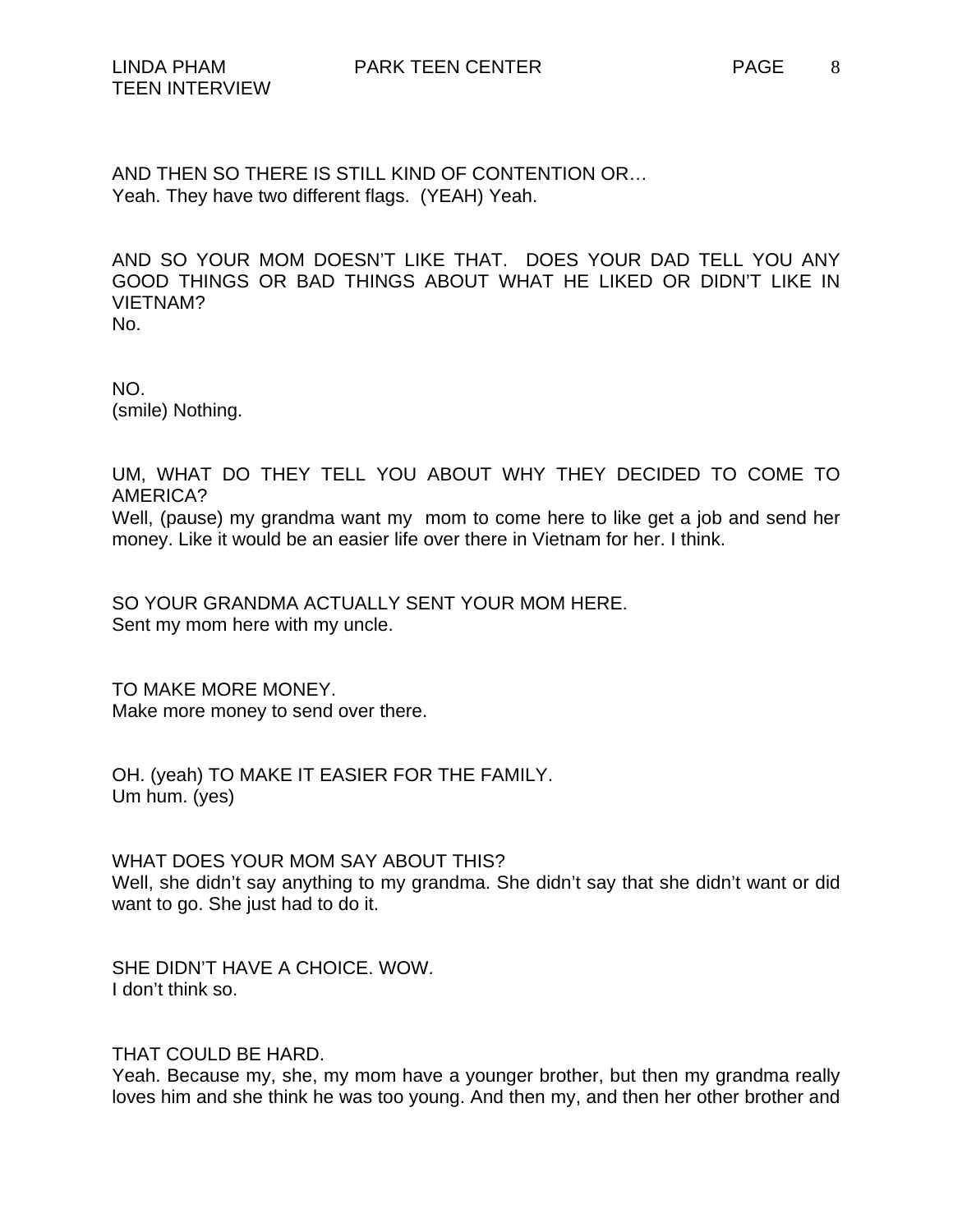9

sister were married so they couldn't go and had to stay with their family. So my mom was the only one was sent here.

SO HOW DID YOUR MOM END UP MEETING YOUR DAD? Mom didn't tell me anything about that.

NO? (SMILE) BECAUSE THEY'RE BOTH FROM VIETNAM. Yeah.

HUM. UM, (PAUSE) WHAT DOES SHE TELL YOU, WHAT DO YOUR PARENTS TELL YOU ABOUT ACTUALLY COMING HERE?

It, well they really think here was really different, especially like the house. It was different. Like the bathroom was different, and..

THE BATHROOM WAS DIFFERENT.

(smile) Yeah, the bathroom was different. Because where my mom live, they have to go to the bathroom in a hole. It's just a hole.

OH, RIGHT.

Yeah. And then when they take a shower, it's like this huge bucket, and they just take, scoop water out and just dump it on yourself.

THAT WOULD BE DIFFERENT. Yeah, really different.

MY, UH, MY BROTHER IS OVER SEAS AND THAT'S WHAT HIS LIVING CONDITIONS ARE KIND OF LIKE RIGHT NOW WHERE HE'S AT. (oh) SO WHEN HE, HE SENDS BACK PICTURES EVERY NOW AND THEN. I'M LIKE WELL THAT'S DIFFERENT BUT, YOU KNOW, YOU GOTTA DO WHAT YOU GOTTA DO, RIGHT? SO THAT WOULD BE DIFFERENT. WHAT ELSE WAS DIFFERENT? WHAT WAS HARD FOR HER?

Um, she didn't really understand English. She didn't know what people was telling her and stuff. She was there with, wait, never mind, uh, she was there with her, her brother. And, yeah. Um, she didn't really understand English and stuff. I don't know.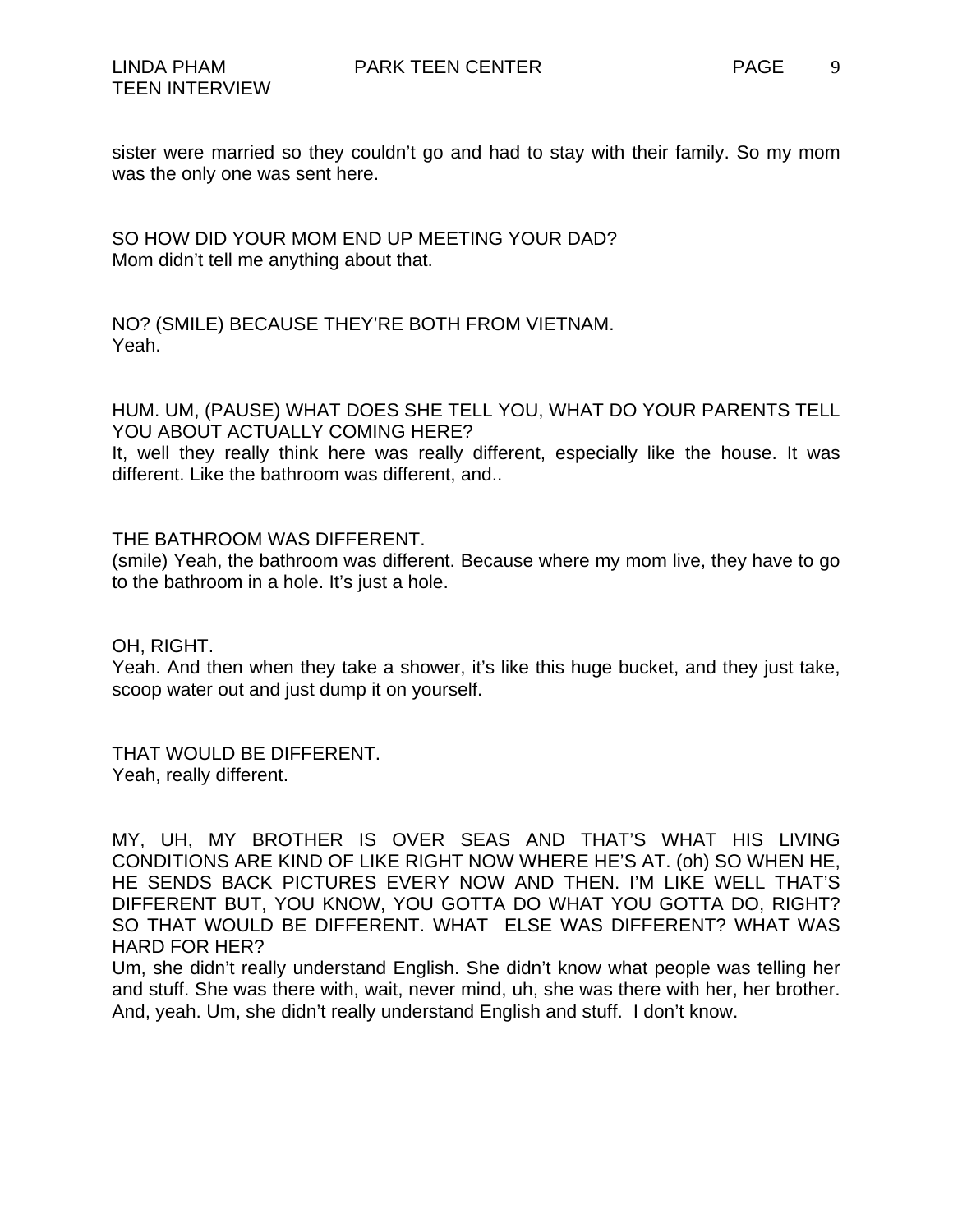WAS IT HARD FOR HER TO COME HERE? Was it hard for her?

LIKE, UM, DOES SHE EVER TELL YOU HOW LONG IT TOOK FOR HER TO GET LIKE, UH…

Oh yeah. She said, um, they sent her to Philippines first, like to teach her English a little bit. She stayed there for a couple of months. And then, uh, like some people get chosen to go to America, only some people. There are some people there at Philippines are still there, and didn't get to go to the USA. So my mom got chosen to go to America.

HOW LONG WAS SHE IN THE PHILIPPINES? For a couple months I think. Like a half of a year.

OH. (yeah) WELL THAT'S NOT, THAT'S NOT TOO BAD. (yeah) YOU COULD BE THERE FOR A LONG TIME.

Yeah. Like some people live there like until now and didn't get to come over here.

DOES SHE TELL YOU WHY SHE GOT CHOSEN? No. (smile)

SHE JUST DID. (yeah) GOOD ENOUGH. UM, WHAT DOES SHE TELL YOU SHE KNEW ABOUT AMERICA BEFORE SHE CAME HERE? Well, she say that, um,…. I don't know.

DOES SHE SAY THAT, UM, SHE KNEW AMERICA WAS, WAS GONNA BE LOTS OF BIG, BIG HOUSES AND BIG BUILDINGS AND LOTS OF… Well, (pause) I don't think so. I don't think so. No, she didn't say anything about that.

SHE DIDN'T KNOW MUCH ABOUT AMERICA BEFORE SHE CAME HERE. (no) NOW BECAUSE YOU HAVE BEEN BACK TO VISIT, UM, HOW WOULD YOU COMPARE LIVING HERE TO LIVING THERE? WHICH ONE DO YOU LIKE BETTER AND WHY? Well, I kinda like Vietnam better. Because I got more family members there. And, and now, yeah, like the foods there and stuff. And I get to hang out with my cousin. I get to do anything I can do there. Because my mom really know the place really well. Not like here. She won't let me go anywhere, except for the movies, the mall. So over there I got to do anything I want. So yeah, I like over there better. (smile)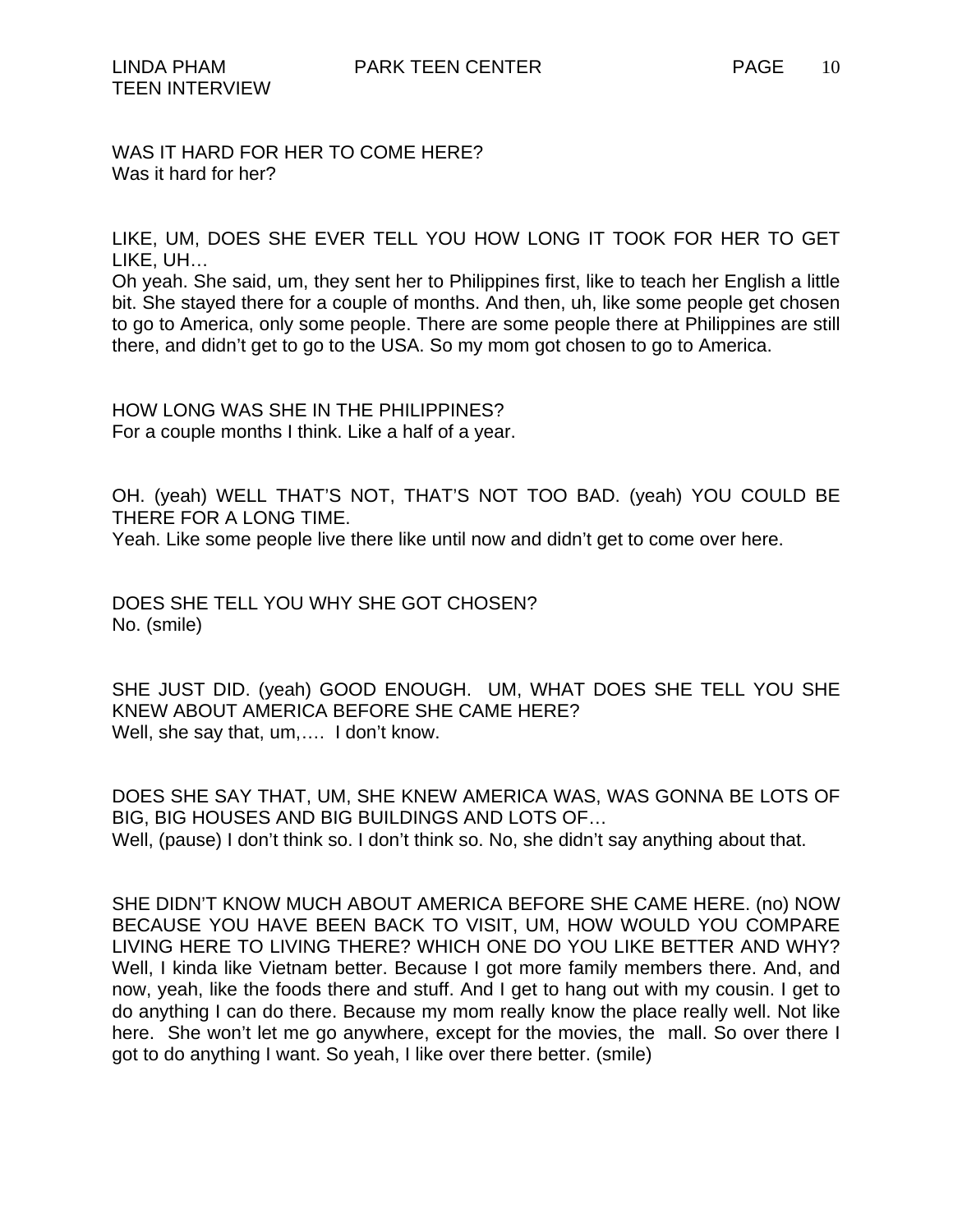SO YOUR MOM IS NOT A… As strict. (AS STRICT) In Vietnam.

YEAH. WHAT FAMILY DO YOU HAVE HERE? I got three uncles here.

YOUR MOM'S BROTHERS OR YOUR DADS? My mom.

YOUR MOM'S BROTHERS. (PAUSE) WHAT OTHER STORIES DOES SHE TELL YOU ABOUT SCHOOL, DO EITHER PARENTS TELL YOU ABOUT SCHOOL? Nothing.

DO THEY TELL YOU, UH, WHAT WERE THE CLASSROOM, CLASSROOM SIZES LIKE? HOW MANY KIDS IN A CLASSROOM? DO THEY TELL YOU? Well my mom say there was like a lot of kids in a classroom. It was really humid and they only got like one fan per class I guess. And, yeah, that's it.

DO THEY TELL YOU ALL THE TEACHERS WERE MEAN? Um, yeah, I guess. All, all the teachers were all strict and stuff.

AND WHAT WERE THEY STRICT ABOUT? WHAT DID SHE SAY THEY WERE STRICT ABOUT?

Like the teachers like when they were teaching they would tell the kids to be quiet, not even one sound from anyone. They can't do anything, just sit still there or else they'll get, get hit in the hand or something.

DON'T LIKE GETTING HIT. (smile) HOW DO YOU FEEL KIDS TREAT YOU, BEING FROM A DIFFERENT CULTURE, HERE IN AMERICA? Well, they think it's pretty cool because I talk, I speak in another language. And they didn't relay care. Because some of them think I'm Chinese or something. They never thought I was Vietnamese because, yeah. They always thought I was Chinese.

DO YOU GET THAT A LOT? THAT, UM, PEOPLE, THAT AMERICANS TYPICALLY THINK ANYBODY FROM THAT REGION… Is Chinese.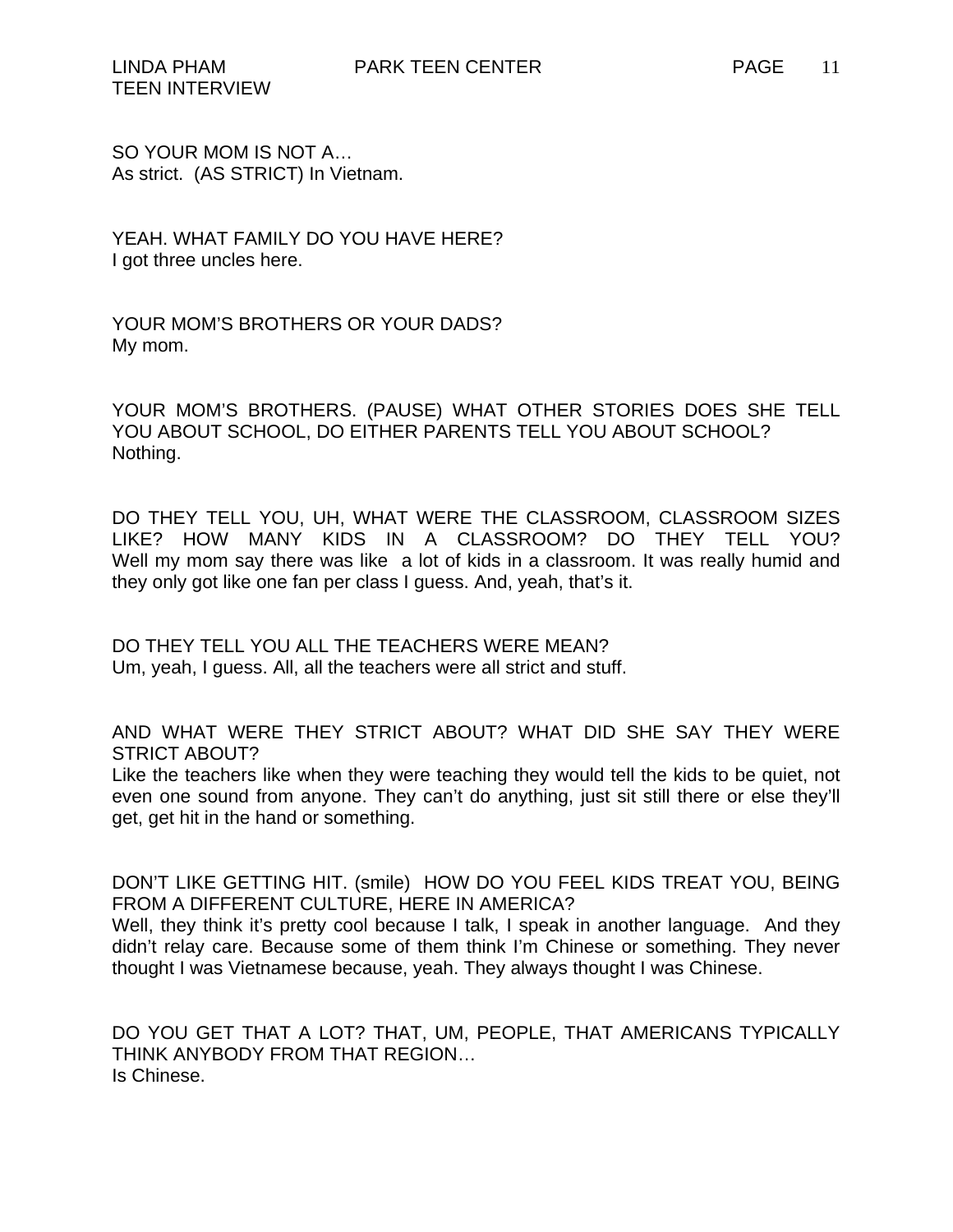IS CHINESE? DO YOU GET THAT A LOT? (smile) Yeah.

## WHAT LANGUAGE DO YOU SPEAK AT HOME?

Vietnamese. My mom, my mom won't let me speak English at all. Because she thinks that I will forget Vietnamese and just remember English. I'll forget the Vietnamese culture and stuff.

WHEN YOU WERE A LITTLE KID BEFORE YOU STARTED SCHOOL, WHAT LANGUAGES DID YOU KNOW? Vietnamese. That's it.

THAT WAS IT. Um hum. (yes)

WHAT WAS IT LIKE FOR YOU TO GO TO SCHOOL AND IT WAS ALL ENGLISH AND ALL YOU KNEW WAS VIETNAMESE? Well, I don't really remember. Yeah.

WHAT WAS ELL LIKE? ELL? It really helped me in my reading and writing a lot. And, yeah.

SO HOW DO, HOW DID YOU LEARN ENGLISH SO WELL? What do you mean how?

WHAT ARE SOME THINGS THAT YOU DID TO LEARN NEIGHS? Well, ELL helped me a lot and they, yeah.

DID TALKING TO OTHER KIDS HELP YOU A LOT? Yeah, I guess.

DO YOU WATCH AMERICAN TV AT ALL? Yeah, I do.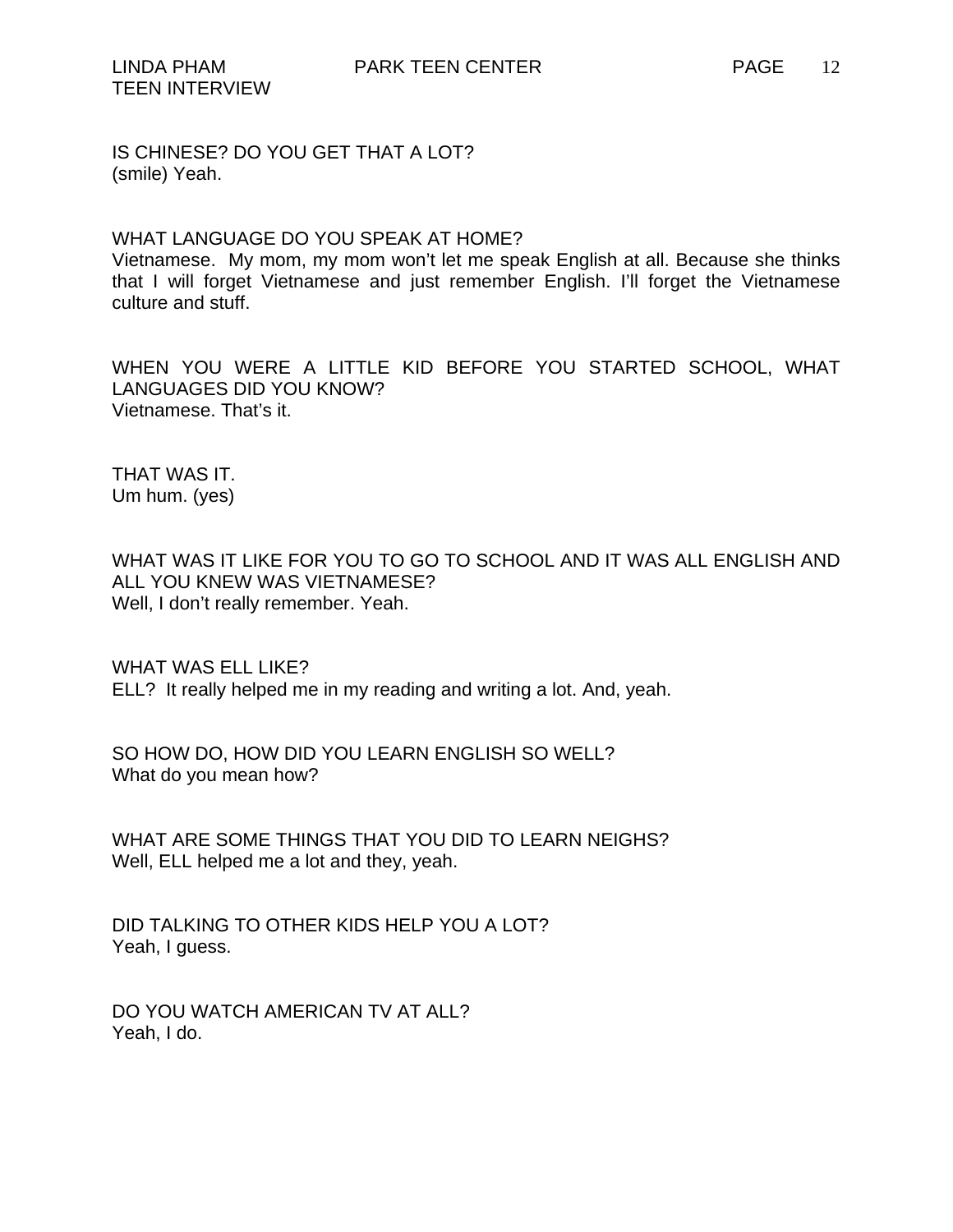TEEN INTERVIEW

AT HOME? Um hum. (yes)

DID THAT HELP? I guess, yeah. (smile)

I WAS JUST WONDERING, ALL, ALL THE DIFFERENT WAYS THAT YOU LEARNED ENGLISH. DID YOU LISTEN TO AMERICAN MUSIC? Um hum.

DID THAT HELP? Yeah.

YOU MENTIONED THAT, UM, YOUR MOM DOESN'T WANT YOU TO FORGET THE VIETNAMESE CULTURE. (um hum) UM, WHAT THINGS DOES SHE DO OTHER THAN SPEAKING ONLY VIETNAMESE AT HOME TO MAINTAIN THAT VIETNAMESE CULTURE?

She, um, she always cook Vietnamese food, always. She, she doesn't know any American food. But yeah, she cooked me Vietnamese food and like and Chinese New Year she will like decorate the house and then, and take me to like when it was Chinese New Year there will be this concert. And there will be like lions and drums and fire works and stuff. Yeah. And I'm in a Buddhist group right now, and they teacher me traditional dance.

OH, THAT'S FUN.

Yeah, and I actually get to dance in Chinese (inaud). And other, other, yeah.

WHAT OTHER HOLIDAYS AND CELEBRATIONS DO…

There are lantern(?) and the night of love. That's around like November. The lantern is like around in the summer.

THE NIGHT OF LOVE? WHAT'S THAT? WHAT'S THAT HOLIDAY? I don't know, but like, I don't really know much about that, but in like this year, this year, it's just like a normal holiday. (smile)

BECAUSE WE HAVE VALENTINES DAY IN AMERICA. Um hum. (yes) Yeah.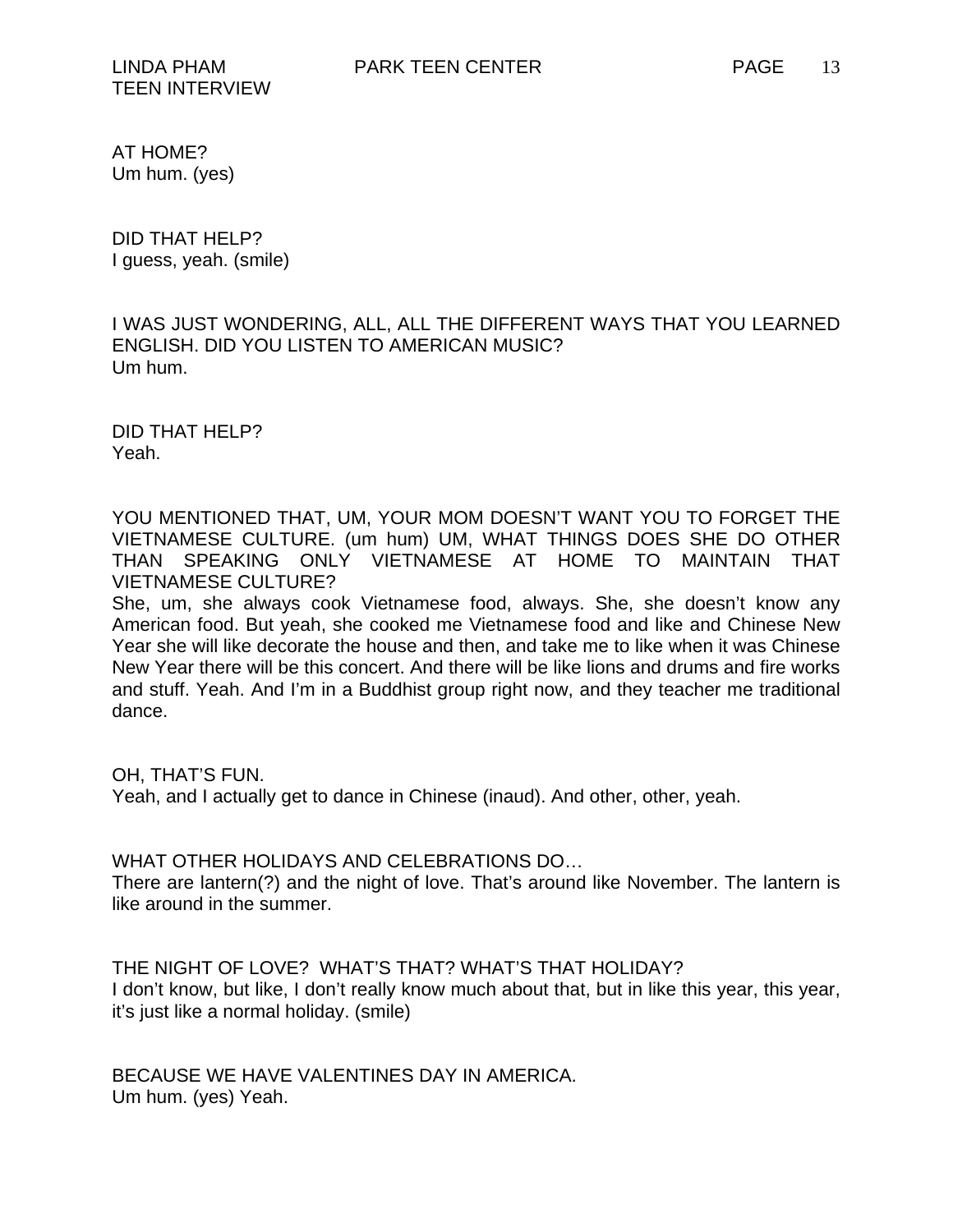IS IT KIND OF LIKE VALENTINES DAY? IT SOUNDS LIKE IT WOULD BE, BUT IT'S NOT. But it's not. It's just a normal holiday.

OH. Yeah.

WHAT ABOUT LANTERN?

Lantern light is, is a holiday for little kids. Like at night there would be, um, little kids playing with their lanterns. And then at the Buddhist youth group, we do, um, this celebration for little kids. We will walk the little kids around, around like, around here at the temple with their lanterns and stuff.

DO YOU CELEBRATE AMERICAN HOLIDAYS? Um, we celebrate Christmas and new year and that's about it.

WHAT ABOUT HALLOWEEN? Yeah, Halloween too. (smile)

YOU DO HALLOWEEN TOO? Yeah.

VALENTINES DAY? Not really. No.

FOURTH OF JULY? Of course. (smile) (SMILE)

CAUSE OF ALL THE FIREWORKS. Yeah.

THANKSGIVING? Thanksgiving? No. Not really.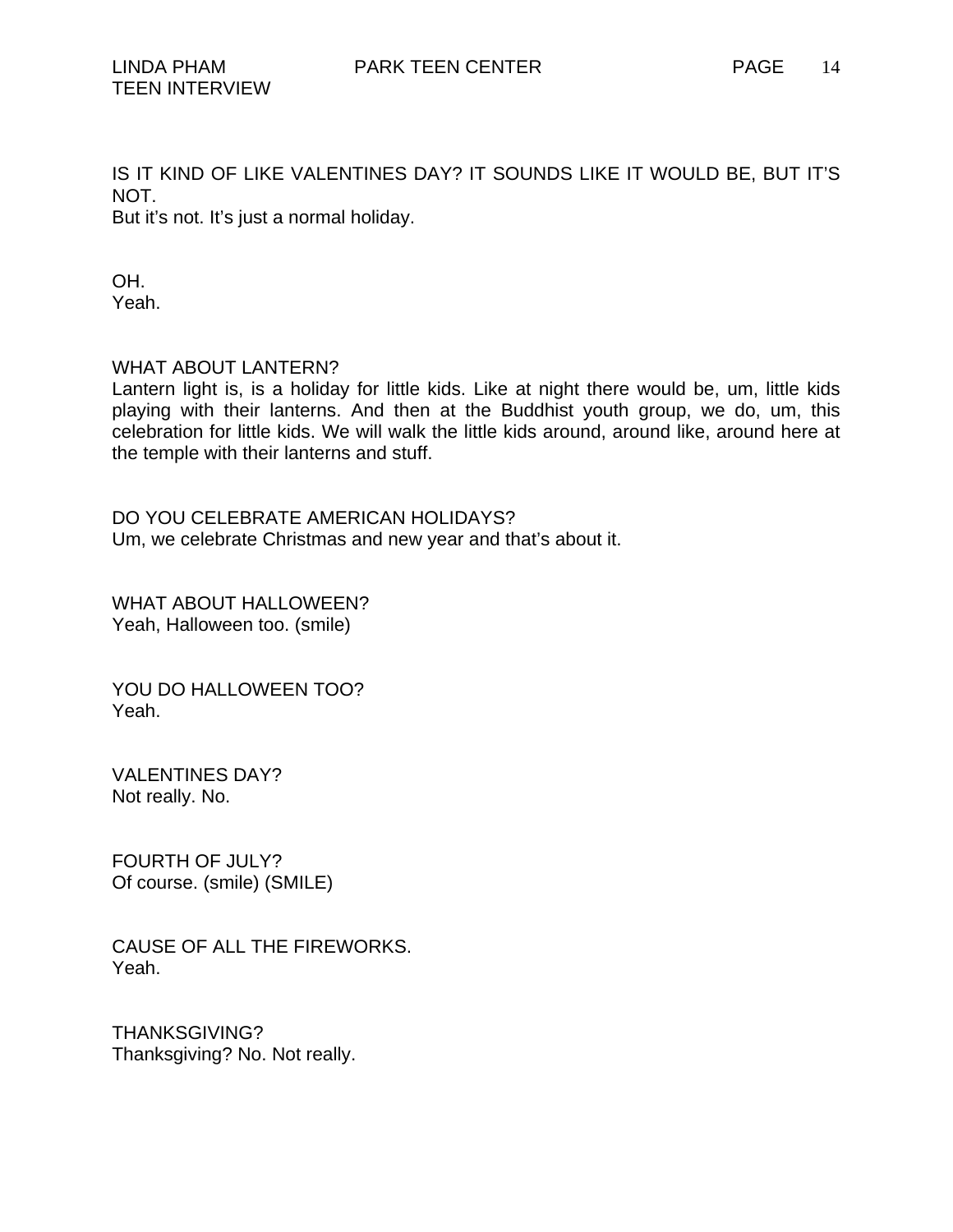Dress? Um, like when I did traditional dancing there would be like this long dress and under it would be white pants and long sleeve and, and the thing would go up to the neck. And yeah, that's the traditional Vietnamese dress.

BUT OTHER, OTHER THAN DANCE, (um hum) THERE IS, YOU DRESS JUST LIKE THEY WOULD BACK IN VIETNAM? Um hum. (yes)

SO A LOT OF YOUR COUSINS BACK IN VIETNAM DRESS LIKE YOU DO. Um, yeah.

UM, WHAT ABOUT MUSIC? Music?

YEAH, IN THE HOME, DOES YOUR MOM LET YOU LISTEN TO ANYTHING AMERICAN?

Yeah, she, she let me listen to anything. And she would be listening to Vietnamese music. And then there is like music entertainment, Vietnamese enter-, there is a lot of music entertainment. They would like make movies and have bunch of new songs and like plays and there, yeah.

SO YOU STILL KEEP IN, IN TOUCH WITH THE MUSIC SIDE OF VIETNAM AS WELL. Yeah.

## UM, DO YOU HAVE THE OPTION TO WATCH VIETNAMESE TV?

Um, yeah, I do. Um, like every, yeah, there will be like these Chinese and Korean movies translated into Vietnamese. Yeah, my mom will rent it like every Thursday, which is today. (smile) Yeah. It's like long movie. It's like a lot, it's like episode. Like each movie, each movie will have like three episode and we will get like, yeah, three episode each week to watch.

WELL THAT'S KINDA FUN. Yeah. (smile)

IS THERE A LOT OF ACTIVITIES IN THE COMMUNITY AMONG THE VIETNAMESE POPULATION?

Yeah, there is, um, Buddhist youth group. That's Vietnamese. And there is a Catholic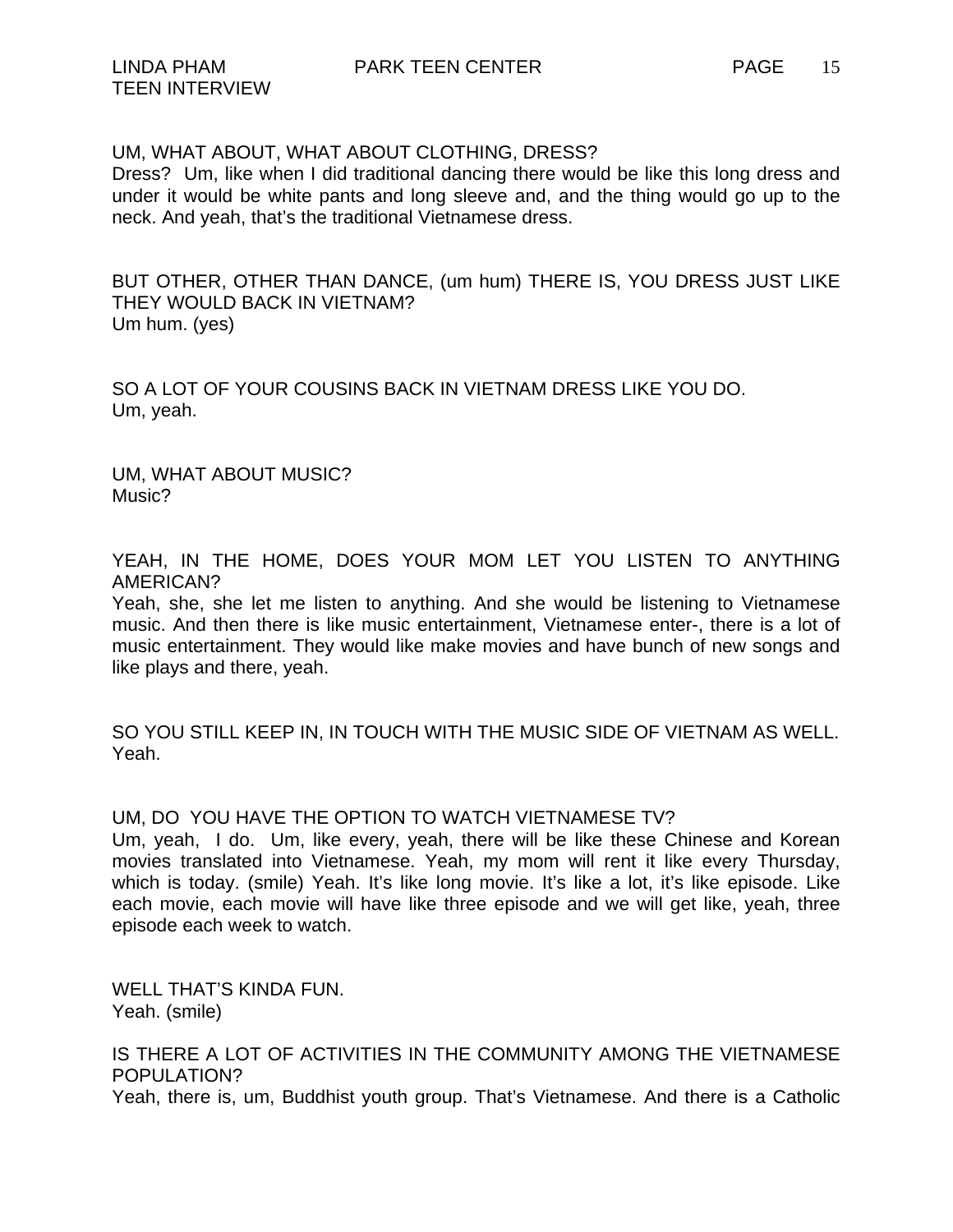youth group too. And there is also this Asian cultural center. It's like close to O'Asian Garden. (UM HUM) Um, (pause) that's all I can think of right now.

YEAH. HAVE YOU EVER HAD TO TRANSLATE FOR FAMILY MEMBERS?

I always have to translate for my mom like when she had to buy insurance. And when I have to move into a new school and stuff, I have to translate all of that. And when (inaud) would have to go to like hospital, like everywhere we go I'd have to translate for her.

FOR YOUR MOM. (yeah) YOU'RE TRANSLATING ALL THE TIME. Yeah. My little sister doesn't do anything. (smile)

## (SMILE) UH, HOW DO YOU LIKE TRANSLATING?

I think I learn more when I translate. Like learn more Vietnamese. And also English. Because like sometimes, like when my mom went buying insurance, I didn't really know anything about insurance there. Yeah, I think I kinda learn more about insurance, like how it works and stuff. Yeah.

NO, THAT'S REALLY, THAT'S REALLY COOL THAT YOU'RE ABLE TO LEARN ALL THAT INTERESTING STUFF. CAUSE MY MOM WOULDN'T HAVE TO DO THAT. SO I WOULD, AS A KID, I WOULD NOT LEARN A LOT OF THAT KID AS YOU GET TO. (um hum) IT'S KINDA COOL. HAVE YOU, DO YOU EVER FEEL LIKE YOU LEAD A DOUBLE LIFE? LIKE ONE AT SCHOOL YOU'RE AMERICAN AND ONE AT HOME, YOU'RE VIETNAMESE?

Not really. Because at home I'll be on the computer and watching American shows and hearing American music. Yeah. I don't think I'm living a double life at all.

WHAT ROLE DOES LANGUAGE PLAY IN HAVING FRIENDS OVER TO THE HOUSE?

My mom won't let other, other like not Vietnamese people. It's not like she's racist but then she doesn't really trust them. And she won't let me go to other people, other than Vietnamese friends house. Cause she won't trust. She will think about negative things that would happen to me there. (UM HUM) So yeah.

SO DOES THAT AFFECT FRIENDSHIPS AT SCHOOL? Um, no. I'll be like contacting them on the phone and yeah.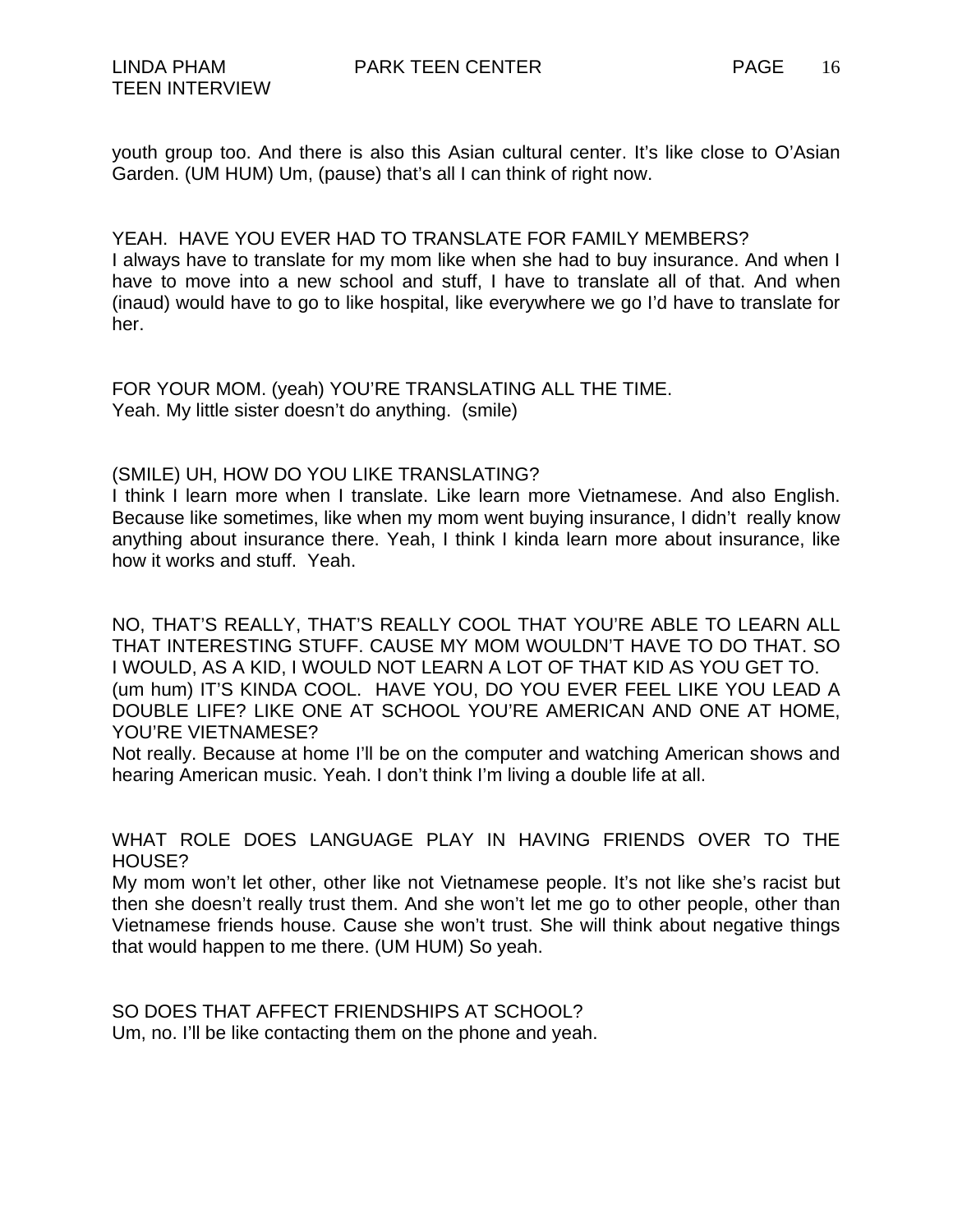SO YOU STILL HAVE FRIENDSHIPS WITH THEM. YEAH. HOW OFTEN DO YOU STAY IN TOUCH WITH FAMILY IN VIETNAM? We will call them in the weekends like once a week.

ONCE A WEEK. Yeah. (smile)

THAT'S A LOT. DO YOU GET TO TALK TO COUSINS AND GRANDPARENTS AND… Yeah. I don't really like to talk to my grandparents that much because they would be like, um, like "be good in school, have good grades, and like grow up, get a good career, high paying job," and stuff. Well, yeah. And I got little baby cousin, he's like two or three years old, yeah. He's relay funny. (smile) I really like talking to him.

(SMILE) YEAH. UM, WHEN YOU'RE, DO YOU HAVE COUSINS YOUR AGE? Yeah, I do.

DO YOU TALK TO THEM? Um hum. (yes)

UM, WHAT KIND OF QUESTIONS DO THEY ASK YOU ABOUT AMERICA? They don't really ask questions about America that much.

REALLY? (yeah) THEY'RE NOT CURIOUS ABOUT AMERICA? I don't think so.

HUM. IS ANYBODY OVER THERE CURIOUS ABOUT AMERICA? Anybody?

THAT YOU TALK TO ON THE PHONE? (pause) No. (smile) (LAUGH)

OK, THAT'S GREAT. UM, IF, IF YOU HAD COUSINS THAT WERE GOING TO MOVE OVER HERE, OR FRIENDS THAT WERE GOING TO MOVE OVER HERE, (um hum) WHAT WOULD YOU, WHAT ADVICE WOULD YOU GIVE THEM BEFORE THEY CAME OVER HERE? Um, I don't know. (smile)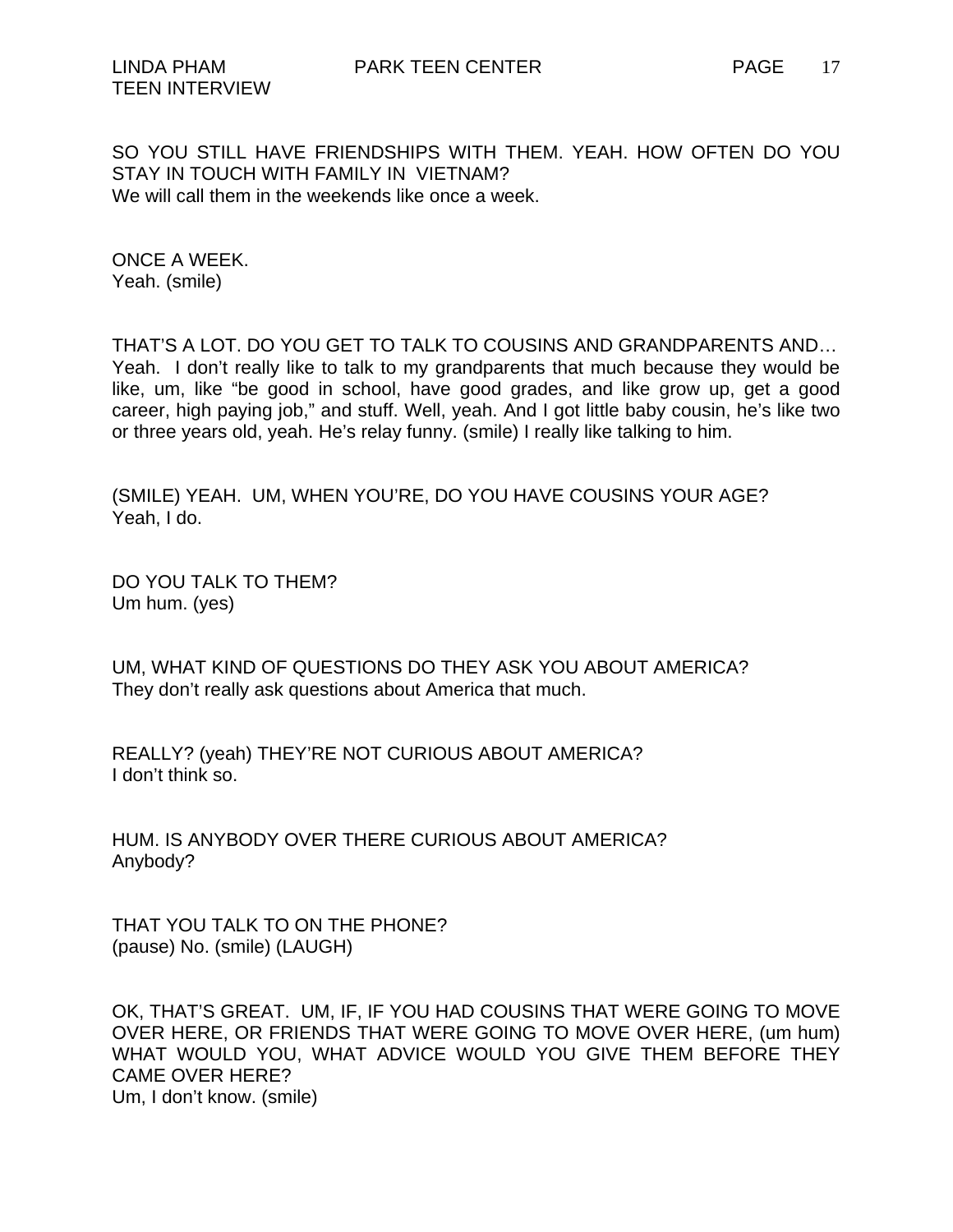HOW WOULD YOU TELL THEM TO GET READY TO COME OVER HERE? How to get ready to come over here? Like what? (smile)

WOULD YOU TELL EM, UM, START EATING A LOT OF MCDONALDS TO GET USED TO AMERICAN FOOD OR START SPEAKING LOTS OF ENGLISH… OR (PAUSE) START CELEBRATING DIFFERENT HOLIDAYS OR LISTEN TO DIFFERENT MUSIC OR WEAR DIFFERENT CLOTHES OR… WOULD YOU GIVE THEM ANY ADVICE?

About dressing advice, yeah. I mean their clothes is kinda like here but it's kind of, yeah, I don't know. I don't know.

## A DIFFERENT STYLE.

A different style. It's like well it's like t-shirt and pants too. But then their jeans, I don't know. But then it doesn't really last long. It just like fades away to like white. (smile) Um, yeah, jeans are different there.

AND SO YOU'D TELL THEM CLOTHING WISE. (yeah) THERE IS DIFFERENCES. WHAT WOULD YOU TELL THEM THAT THEY COULD DO FOR FUN IN LINCOLN? Um, go to movies, go to the mall. Um, skating. Things like that.

## DO YOU HAVE THOSE THINGS BACK IN VIETNAM?

In, we got skating but then it's not as big here. It's like a little spot with a bunch of people skating. That's why I never skate there cause I'm scared I'll get trip and stuff. And about the movies, I don't know about that. And the mall. Yeah, they got malls there. Only in the big cities. In the small cities I don't think there is malls. (YEAH) Yeah.

UM, WOULD YOU TELL THEM TO START PRACTICING ENGLISH BEFORE THEY CAME OVER HERE?

Yeah. At Vietnam there is actually, like there is, in school there is a course you get to learn English for and stuff. So yeah.

WHAT GRADE DOES THAT START? Um, well, one of my cousins, she's already out of school, she is now learning English.

SO YOU DO THAT AFTER SCHOOL? I guess.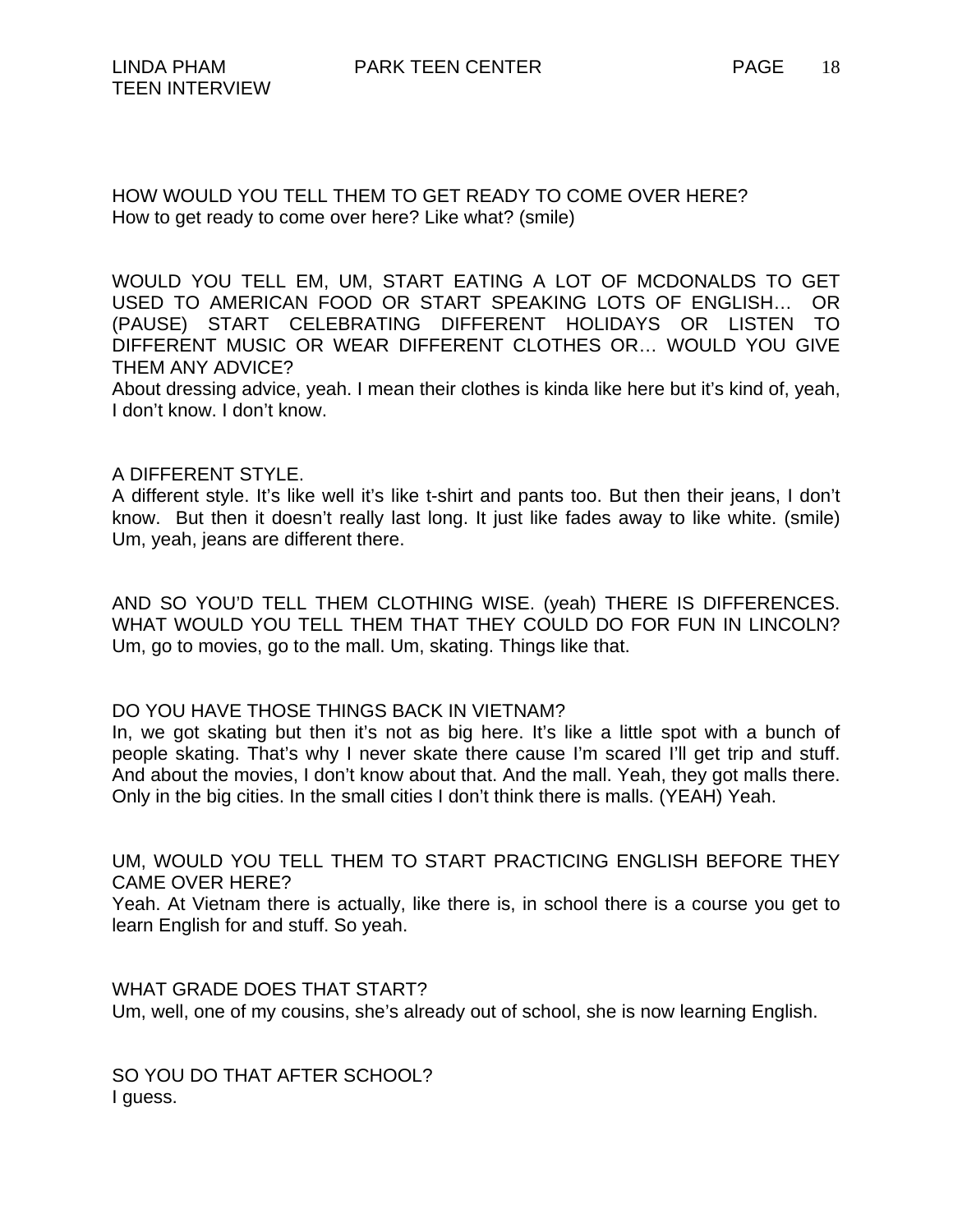## IS THERE ANYTHING ELSE THAT YOU CAN TELL ME ABOUT VIETNAM?

Anything else about Vietnam? (UM HUM) Um, I think they're really unorganized there. They don't even have a president there. That has really amazed me. I don't even know how they, I don't know, control Vietnam I guess. But then, yeah, I don't know, I think that's the reason why there is trash all over and stuff. And they do have police there too. Like, yeah, they do. And then and then my sister once, she went to the hospital there and then they would put people, a lot of people in just one room. And then when my sister was sick she just, they just take the temperature and then give her medicine. Like a lot of pills. I, I was like you just give them medicine just of the temperature. It was, it was really confusing. I mean I don't get why. I mean I don't even know what they're giving to my sister, but it made, my sister got better because she was, she had, I think she had, she was eating food that wasn't really clean. Yeah. A lot of people in my mom's place, they will be selling food outside and stuff. And I don't think this was relay clean, that's why my sister got sick. But I didn't know why I didn't got sick. Um, yeah. That's about it.

IS THERE ANYTHING ELSE YOU COULD TELL ME ABOUT YOUR MOM'S EXPERIENCE, YOUR MOM OR DAD'S EXPERIENCE HERE IN AMERICA? WHAT IT'S BEEN LIKE FOR THEM?

I think it was really hard for them just to like (pause) I don't know, get me to school and stuff. And they didn't really know English. I didn't even know how they, I don't even know… Well I think they have friends, friends that help them translate and stuff. Like when I get sick and get in hospital and stuff. And I guess it was really hard for them.

## THEY STILL DON'T SPEAK VERY MUCH ENGLISH?

Well, my mom, I think she understand as she knows, when I say "mommy" she knows I'm calling mom. And she knows OK, thank you, hi, bye, yes, no and I don't know, I don't care. (smile) (SMILE) Cause I say that a lot, so she knows that. Uh, yeah, that's about it.

HAS SHE TAKEN ENGLISH CLASSES?

No, she haven't. But there is English classes, but I don't know why she isn't taking them.

YEAH. WHAT ABOUT YOUR DAD, DOES HE SPEAK VERY MUCH ENGLISH? I don't know about that because I don't live with my dad.